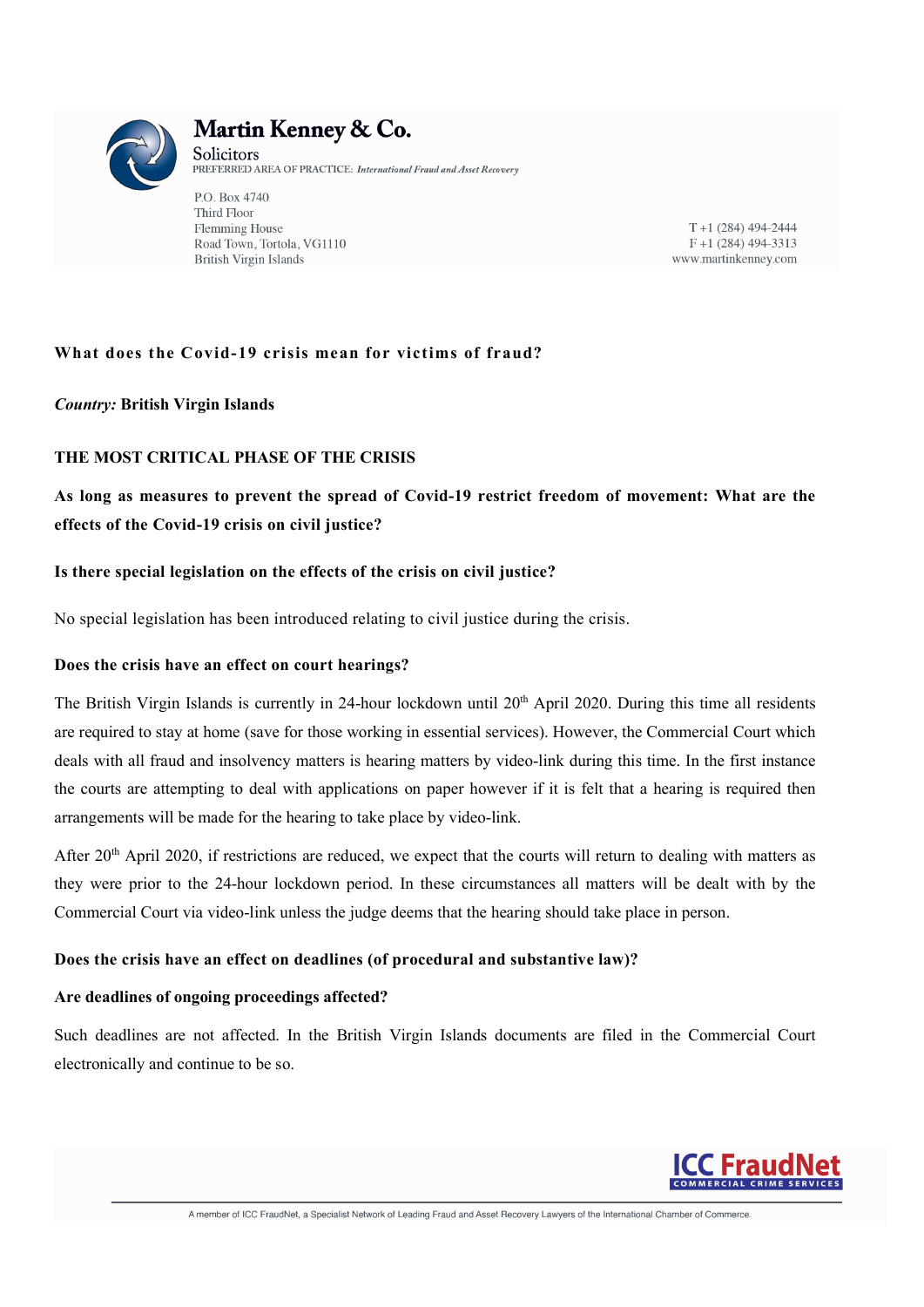

#### Are deadlines for bringing actions affected (limitation periods)?

Such deadlines are not affected given that documents are filed electronically in the Commercial Court.

#### Does the crisis have an effect on enforcement?

As set out above the Commercial Court remains fully functional and there should be no effect on enforcement proceedings.

#### How do courts work during the crisis?

#### Are courts closed?

As set out above the Commercial Court remains open and hearings take place by video-link.

#### Can courts / judges be contacted?

Yes, the Commercial Court is fully functional, and arrangements can be made for an urgent application to be heard.

#### Are documents served?

Yes. A practice direction has been issued permitting service on a legal practitioner by electronic means. Arrangements can be made to serve registered agents of BVI companies.

#### How do lawyers work during the crisis?

All lawyers are currently working remotely until 20<sup>th</sup> April 2020. We expect that restrictions will be relaxed after that date permitting lawyers to return to working from their offices.

#### How do banks work during the crisis?

All banks are currently closed until 20<sup>th</sup> April 2020. Banks are expected to re-open once restrictions are relaxed although residents are encouraged to do as much banking as possible electronically.

#### Does the crisis have an effect on insolvency law?

As described above the Commercial Court is fully operational and there should be no effect on insolvency matters. No new legislation has been introduced to amend insolvency law at this time.